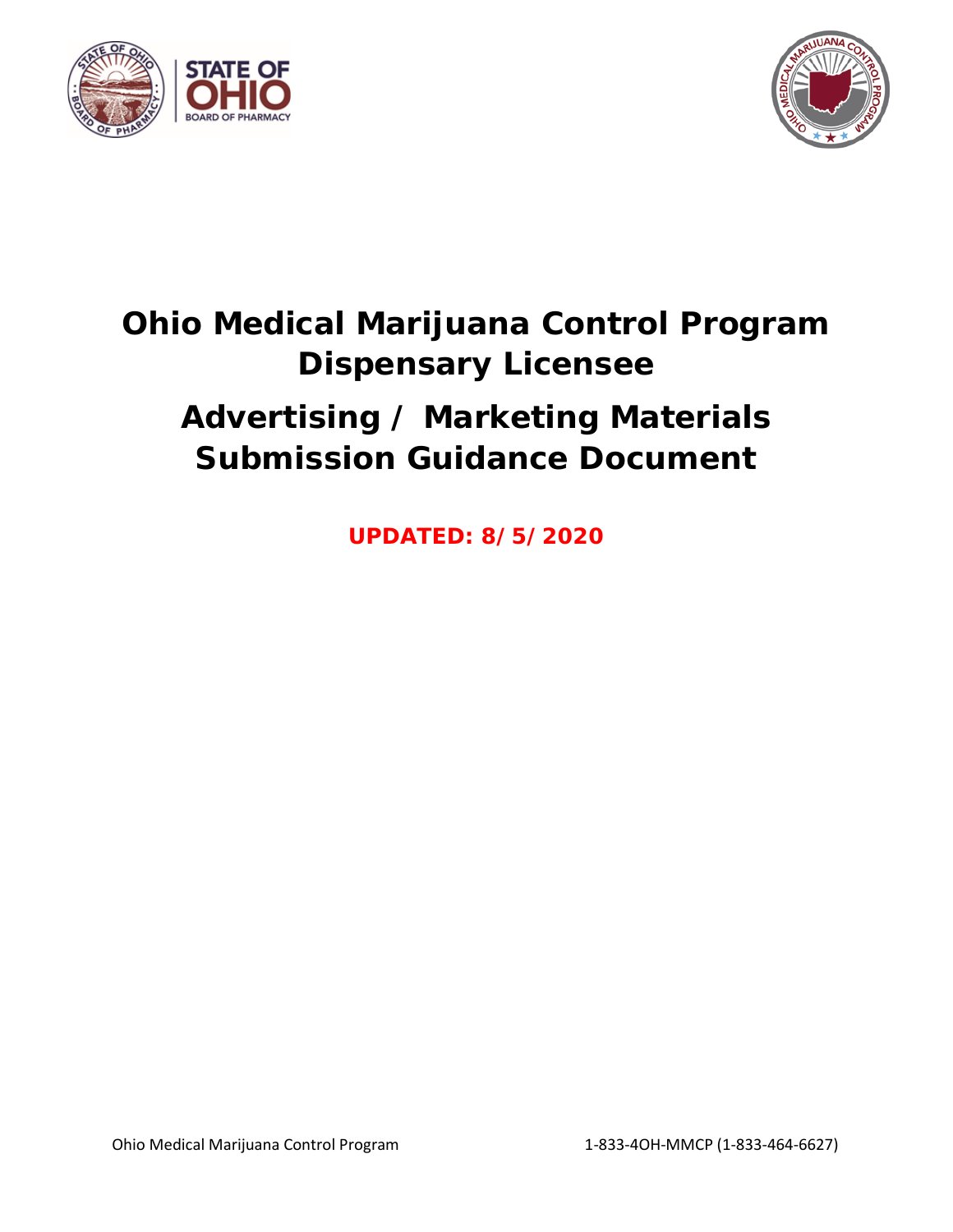



#### **Ohio Medical Marijuana Control Program Advertising / Marketing Materials Submission Guidance Document**

#### **Table of Contents**

| I.        |                                                                                        |
|-----------|----------------------------------------------------------------------------------------|
| Α.        |                                                                                        |
| <b>B.</b> |                                                                                        |
| C.        |                                                                                        |
| II.       |                                                                                        |
| Α.        |                                                                                        |
| III.      |                                                                                        |
| IV.       |                                                                                        |
| V.        |                                                                                        |
| VI.       |                                                                                        |
|           |                                                                                        |
|           | VIII. Remediating and Uploading Revised Advertising / Marketing Materials for Review11 |
| IX.       | Rejection of Advertisements / Marketing Material and Next Steps for PDLs  13           |
| Х.        |                                                                                        |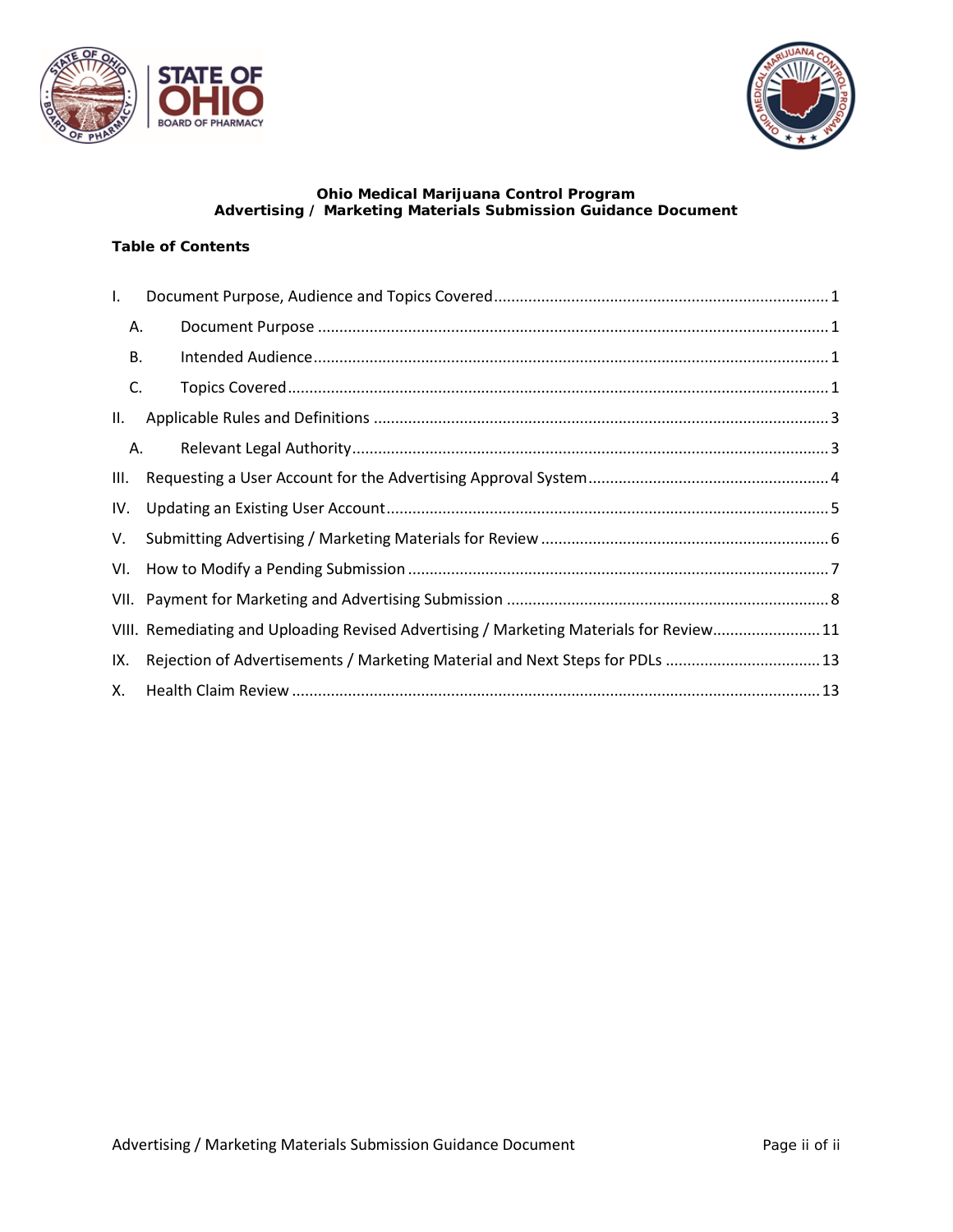



#### <span id="page-2-1"></span><span id="page-2-0"></span>**I. Document Purpose, Audience and Topics Covered**

#### A. Document Purpose

This reference document is designed to provide a step by step guide to end users (Operational Licensees and Provisional Dispensary Licensees) so that they can successfully submit and get approval for their advertising, marketing and signage materials in accordance with the relevant legal authority.

#### B. Intended Audience

<span id="page-2-2"></span>The intended audience for this document includes individuals employed by or acting on behalf of Dispensaries. Anticipated Users are those responsible for developing and submitting advertising, marketing and signage materials for review.

For Operational Licensees and Provisional Dispensary Licensees also licensed by Ohio Department of Commerce: The approval of advertising material by the Ohio Department of Commerce will also be acknowledged by the State of Ohio Board of Pharmacy and submissions of the same materials to both agencies is not necessary. The approval of advertising material by the State of Ohio Board of Pharmacy will also be acknowledged by Ohio Department of Commerce. Please be mindful Ohio Department of Commerce and the State of Ohio Board of Pharmacy will be collaboratively reviewing all advertising materials submissions.

#### C. Topics Covered

<span id="page-2-3"></span>The topics covered in this guidance document include:

- Requesting a user account for the advertising / marketing materials submission web portal;
- Updating user information, resetting passwords and deactivating user accounts;
- Submitting advertising / marketing materials for review (including making payment);
- Uploading a remediated version of the advertising / marketing materials after review and feedback; and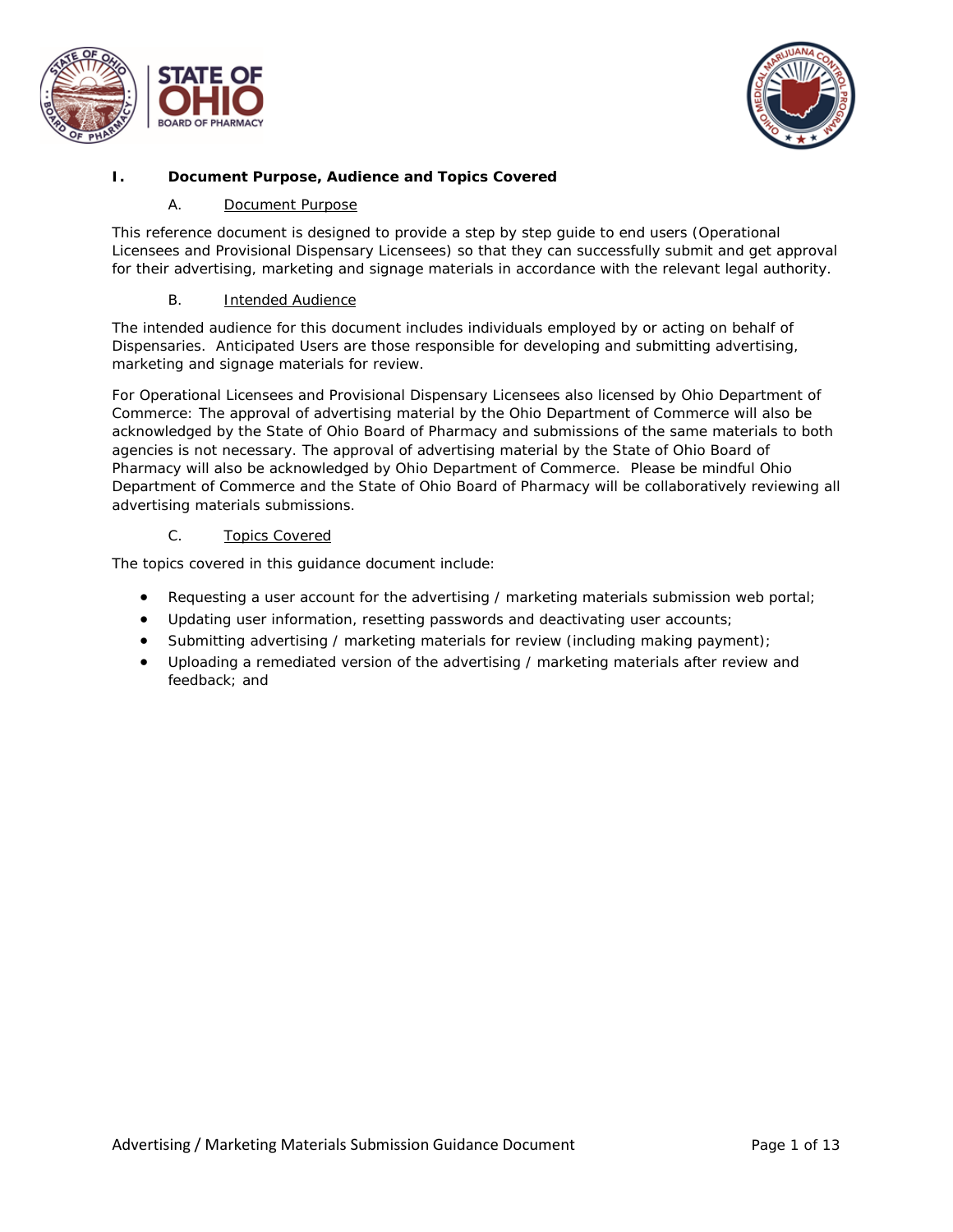



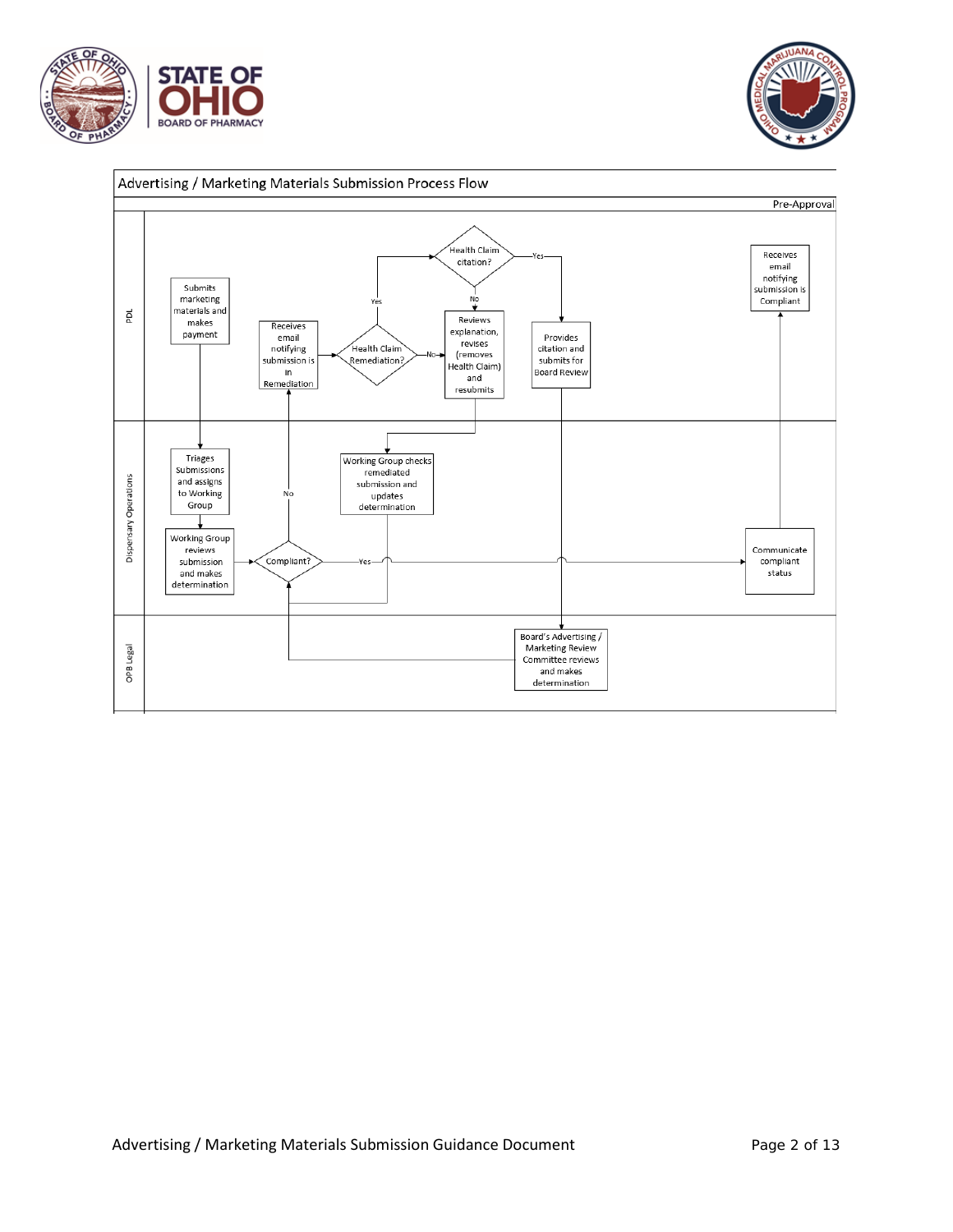



#### <span id="page-4-0"></span>**II. Applicable Rules and Definitions**

#### A. Relevant Legal Authority

<span id="page-4-1"></span>Applicants are advised to review and understand [Chapter 3796 of the Ohio Revised Code](http://codes.ohio.gov/orc/3796) as well as the following related Ohio Administrative Code Rules applicable to the information provided in this guidance document:

• [3796:6-3-24](http://codes.ohio.gov/oac/3796:6-3-24) - Advertising, Marketing and Signage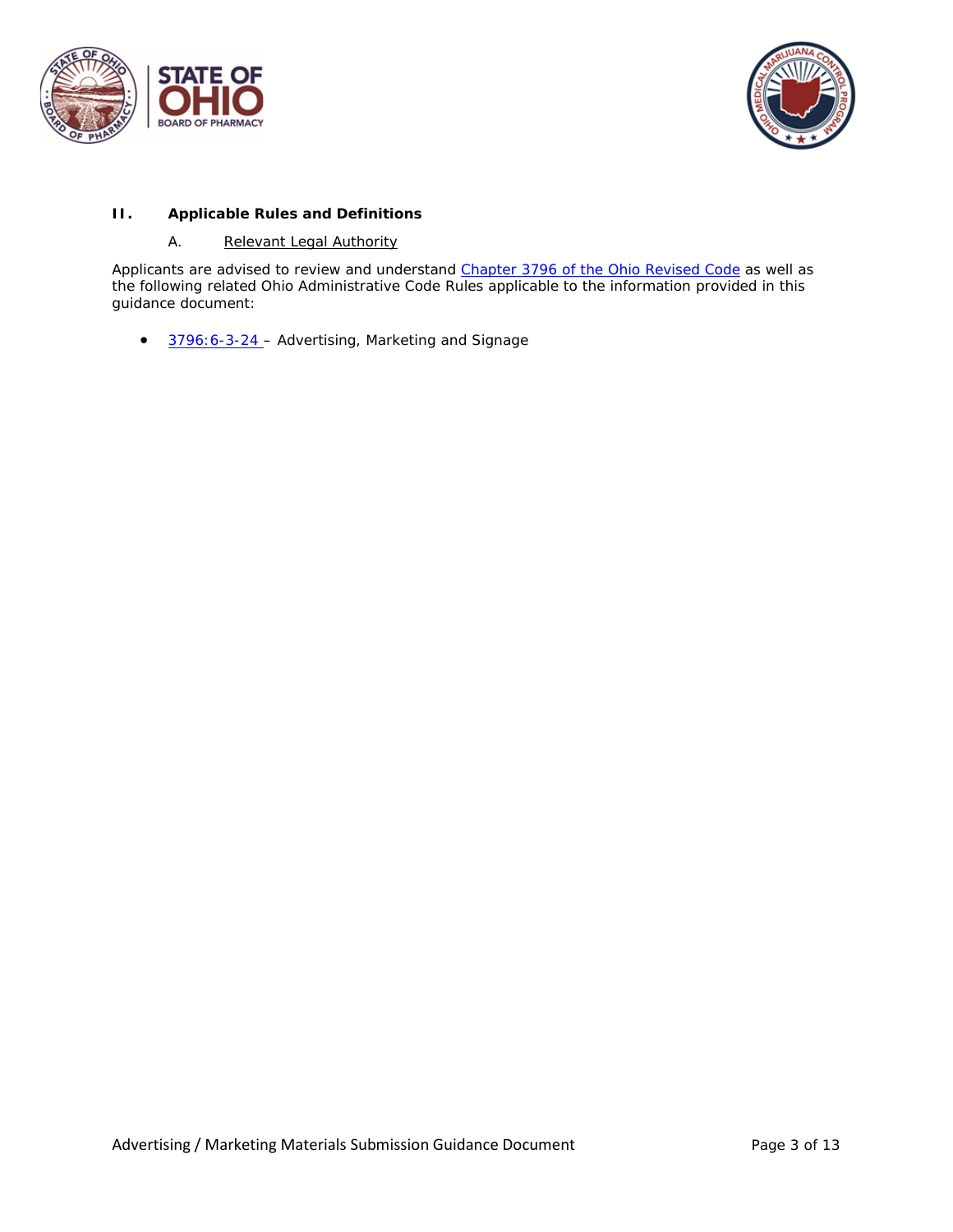



#### <span id="page-5-0"></span>**III. Requesting a User Account for the Advertising Approval System**

Please send an email to MMCP@pharmacy.ohio.gov to request a User Account. Include the following information in the email:

- First Name
- Last Name
- Title
- Phone
- Email
- List relevant dispensary license numbers with which the User will be associated

After the User Account is created, the user will receive an email containing a link to the Log In page [\(https://medicalmarijuana.ohio.gov/Account/SignIn\)](https://medicalmarijuana.ohio.gov/Account/SignIn) and a temporary password. The user's email address will serve as the username.

Please note, at the time that a Certificate of Operation is issued to a dispensary all accounts must be held by a licensed medical marijuana dispensary employee of the respective dispensary.

|                      | <b>HOME</b> | <b>ABOUT</b>           | <b>PROGRAMS</b>          | <b>TIMELINE &amp; RULES</b>                                                 | <b>ABUSE PREVENTION</b>                     | <b>NEWS</b> | <b>CONTACT</b> |
|----------------------|-------------|------------------------|--------------------------|-----------------------------------------------------------------------------|---------------------------------------------|-------------|----------------|
|                      |             |                        |                          |                                                                             |                                             |             |                |
|                      |             |                        |                          |                                                                             |                                             |             |                |
|                      |             |                        |                          |                                                                             |                                             |             |                |
|                      |             |                        |                          |                                                                             |                                             |             |                |
|                      |             |                        |                          |                                                                             |                                             |             |                |
|                      |             |                        |                          |                                                                             |                                             |             |                |
|                      |             |                        |                          |                                                                             | <b>MEDICAL MARIJUANA DISPENSARY ACCOUNT</b> |             |                |
| <b>LOGIN</b>         |             |                        |                          |                                                                             |                                             |             |                |
| <b>Email Address</b> |             | someone@dispensary.com |                          |                                                                             |                                             |             |                |
| Password             |             |                        |                          |                                                                             |                                             |             |                |
| DLOG IN              |             |                        | <b>Q</b> FORGOT PASSWORD |                                                                             |                                             |             |                |
|                      |             |                        |                          | Note: JavaScript must be enabled on your browser in order to use this page. |                                             |             |                |

• Type your email address and password and click LOG IN.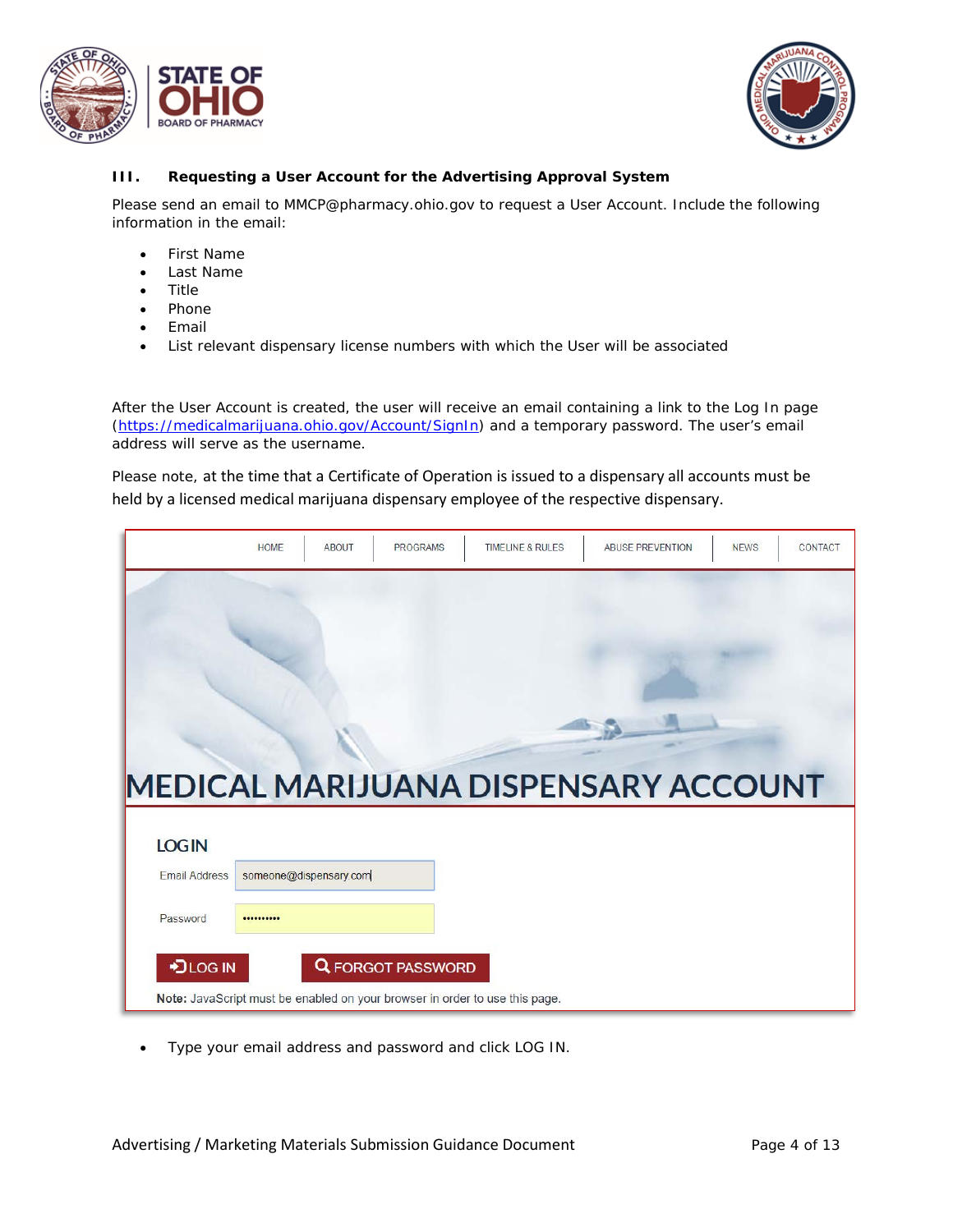



#### <span id="page-6-0"></span>**IV. Updating an Existing User Account**

|                                         |                              | <b>MEDICAL MARIJUANA DISPENSARY ACCOUNT</b>   |      |
|-----------------------------------------|------------------------------|-----------------------------------------------|------|
| <b>My Account</b><br><b>Submissions</b> | <b>MY INFORMATION</b>        |                                               |      |
| Sign Out                                | First Name                   | John                                          |      |
|                                         | Last Name                    | Doe                                           |      |
|                                         | Title                        | <b>Account User</b>                           |      |
|                                         | Phone                        | 3034567899                                    |      |
|                                         | <b>C</b> UPDATE ACCOUNT INFO | Q CHANGE PASSWORD                             |      |
|                                         | <b>MY LICENSES</b>           |                                               |      |
|                                         | License Number               | <b>Business Name</b><br><b>Street Address</b> | City |

- Users need to update their account password when first accessing the account. Once the password has been changed, the user will receive an email informing them that the password has changed.
- If this is not the user's first time, and they need to update account information, the user will make updates on this page and then click "UPDATE ACCOUNT INFO".
- If a user account needs to be deactivated, email **mmcp@pharmacy.ohio.gov** requesting that their account be disabled. (Examples would include: an employee is no longer employed with the dispensary or an employee is managing submission for multiple dispensaries).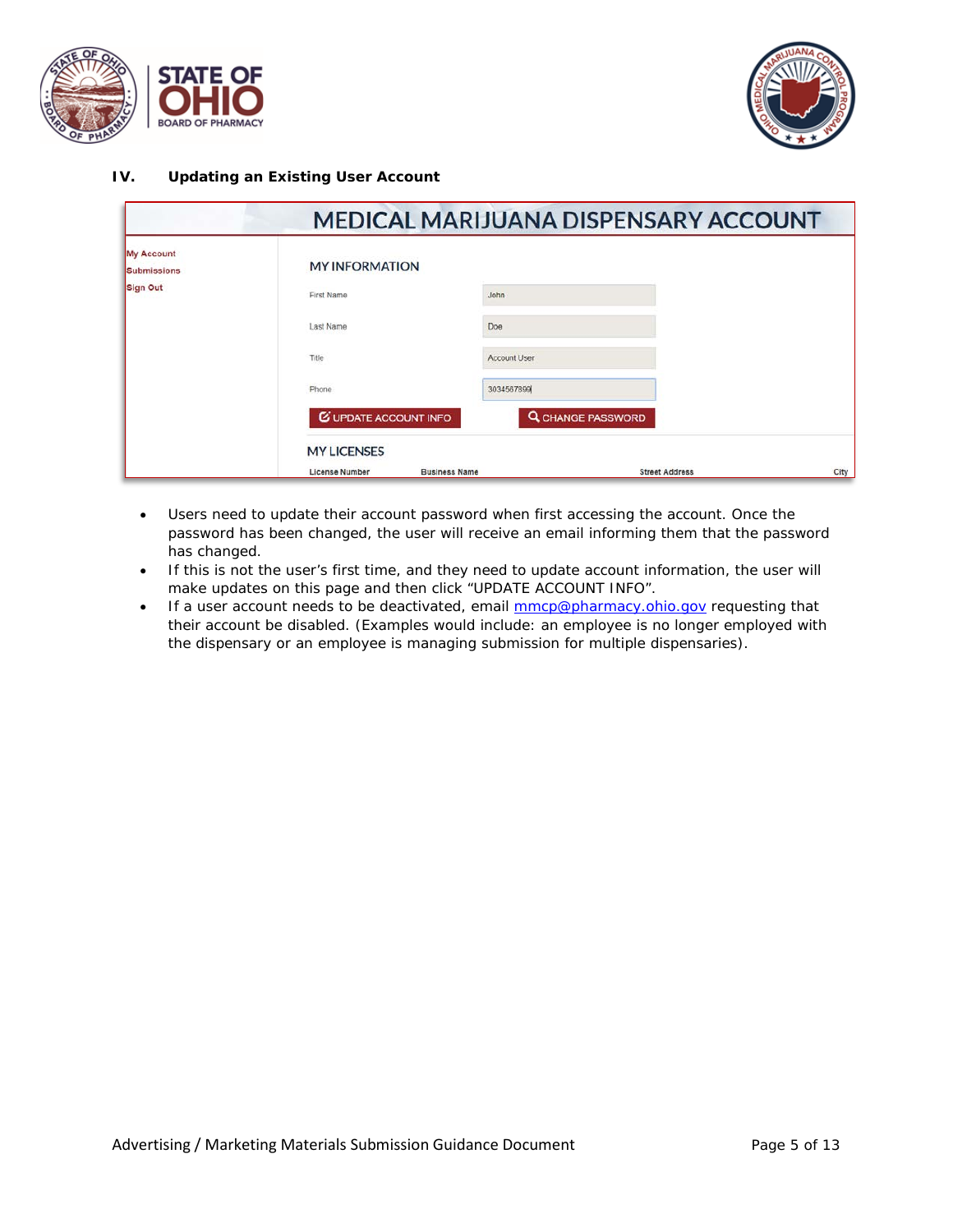



#### <span id="page-7-0"></span>**V. Submitting Advertising / Marketing Materials for Review**

- Select all relevant license(s) to which the advertising / marketing materials are applicable (*Note: Selecting multiple licenses will not increase fees associated with this submission*).
- Upload the advertising / marketing materials in acceptable format and size (click on the link on the [Web Portal](https://medicalmarijuana.ohio.gov/Account/Submissions) to see the acceptable formats).



- File size cannot exceed 30 MB.
- Complete the related questions about the advertising / marketing materials being submitted for review:
	- o Distribution Method
	- o Visibility
	- o Frequency
	- o Annotated reference to support health claim
	- o Attestation of foreign language
	- o Verification that actual patient is not being used
- Click "CONTINUE" after electronically signing (check box).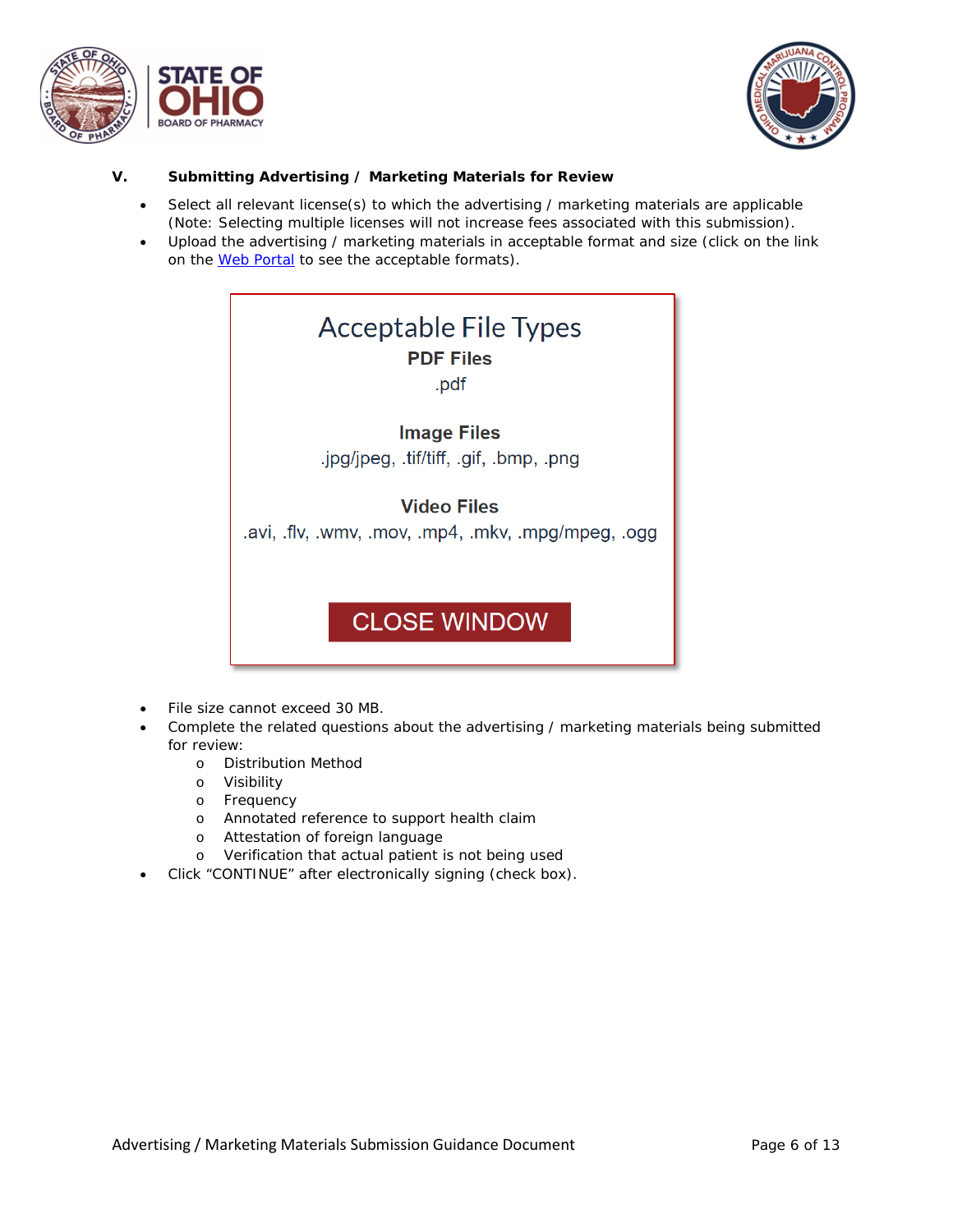



#### <span id="page-8-0"></span>**VI. How to Modify a Pending Submission**

- To modify a submission, the user will click "DELETE SUBMISSION" and then follows the previously outlined steps to submit their advertising / marketing materials.
- Prior to payment (in a status of "Awaiting Payment"). Only submissions in the status of "Awaiting Payment" are capable of being modified. Refer to Remediating and Uploading Revised Advertising / Marketing Materials for Review on page 9, if user is seeking to remediate their submission.

| <b>SUBMISSION DETAILS</b>                |                                                                                                                                |
|------------------------------------------|--------------------------------------------------------------------------------------------------------------------------------|
| <b>Document Identification Number 21</b> |                                                                                                                                |
| <b>Created By</b>                        | someone@dispensary.com                                                                                                         |
| <b>Date Created</b>                      | 07/18/2018                                                                                                                     |
| <b>Submission Type</b>                   | Advertisement                                                                                                                  |
| <b>Status</b>                            | <b>Awaiting Payment</b>                                                                                                        |
| <b>File Name</b>                         | logo.png                                                                                                                       |
| License(s)                               | MMD.04002                                                                                                                      |
| <b>Advertisement Distribution</b>        | <b>Direct Mail</b><br>Dispensary Webpage                                                                                       |
| <b>Advertisement Visiblity</b>           | Public                                                                                                                         |
| <b>Advertisement Frequency</b>           | once a month over the next year                                                                                                |
|                                          | CONTINUE TO PAYMENT<br><b>L</b> DOWNLOAD DOCUMENT<br><b>X</b> DELETE SUBMISSION<br><b>PE PRINT PAGE</b><br><b>CLOSE WINDOW</b> |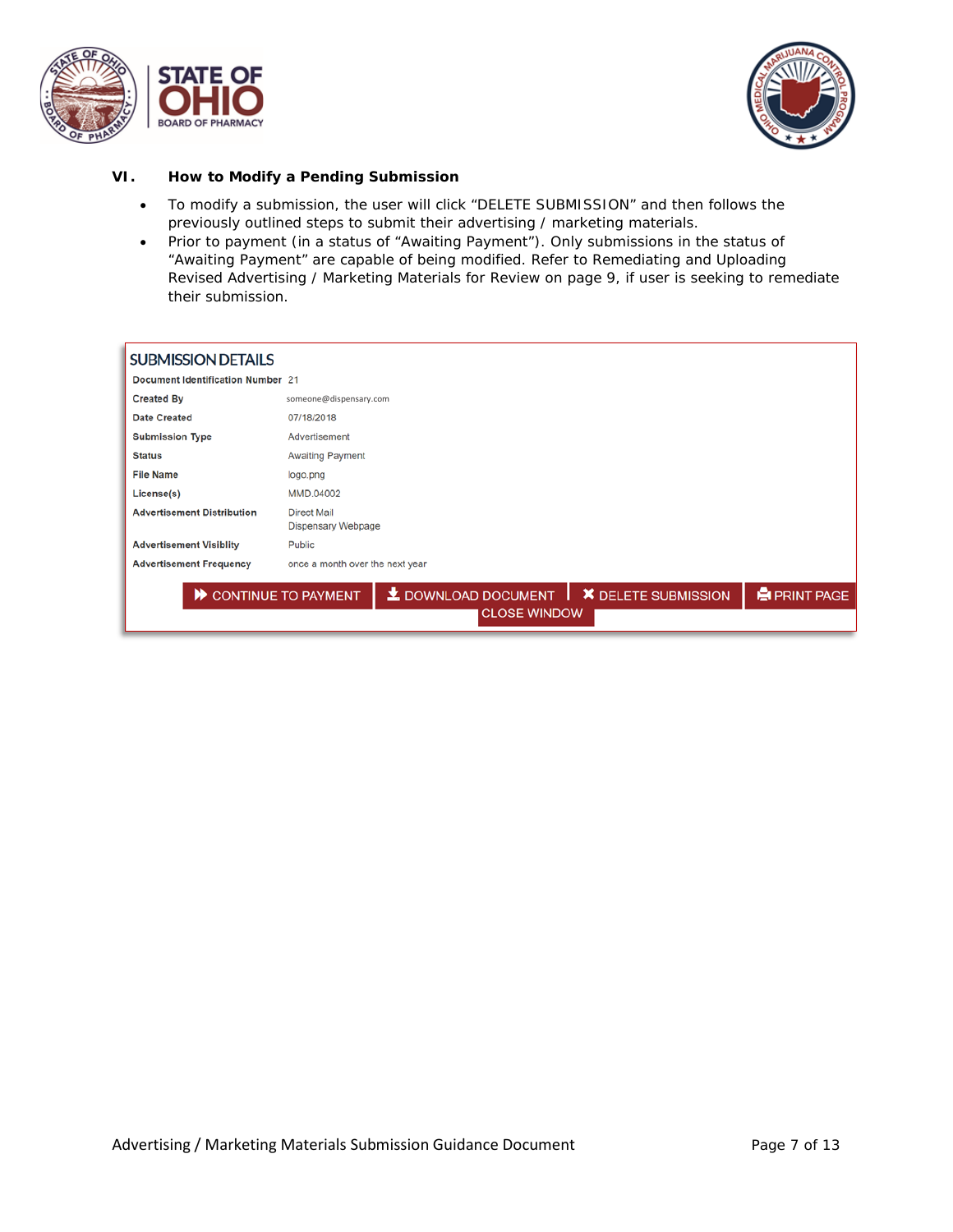



#### <span id="page-9-0"></span>**VII. Payment for Marketing and Advertising Submission**

- Following successful submission, users are prompted to click on "PROCEED TO PAYMENT".
- Enter payment information (accepted forms of payments are credit cards from American Express, Discover, Mastercard and Visa). There will be a \$2.00 service fee for each credit card transaction.

|                                                                        | <b>STATE OF</b><br><b>BOARD OF PHARMACY</b>                                                                                                                                                                  |
|------------------------------------------------------------------------|--------------------------------------------------------------------------------------------------------------------------------------------------------------------------------------------------------------|
|                                                                        | <b>Pharmacy Board - Advertising Approvals</b>                                                                                                                                                                |
| <b>Enter Payment Information</b><br><b>O</b> Locate Card Security Code | Please enter your credit card payment and billing information below. All of the fields marked with an asterisk are required.<br>For assistance locating the card security code, please select the following: |
|                                                                        | Pharmacy Board - Advertising Approvals Payment Summary                                                                                                                                                       |
| <b>Total</b>                                                           | <b>Dispensary Application Fee</b>                                                                                                                                                                            |
| \$100.00                                                               | \$100.00                                                                                                                                                                                                     |
|                                                                        | Pharmacy Board - Advertising Approvals Service Fee Payment Summary                                                                                                                                           |
| Total                                                                  | <b>Card Service Fee</b>                                                                                                                                                                                      |
| \$2.00                                                                 | \$2.00                                                                                                                                                                                                       |

• The following message appears when a payment has been submitted successfully. Please note receipts are not emailed. For full submission details, including receipts, users should click on "VIEW SUBMISSION HISTORY".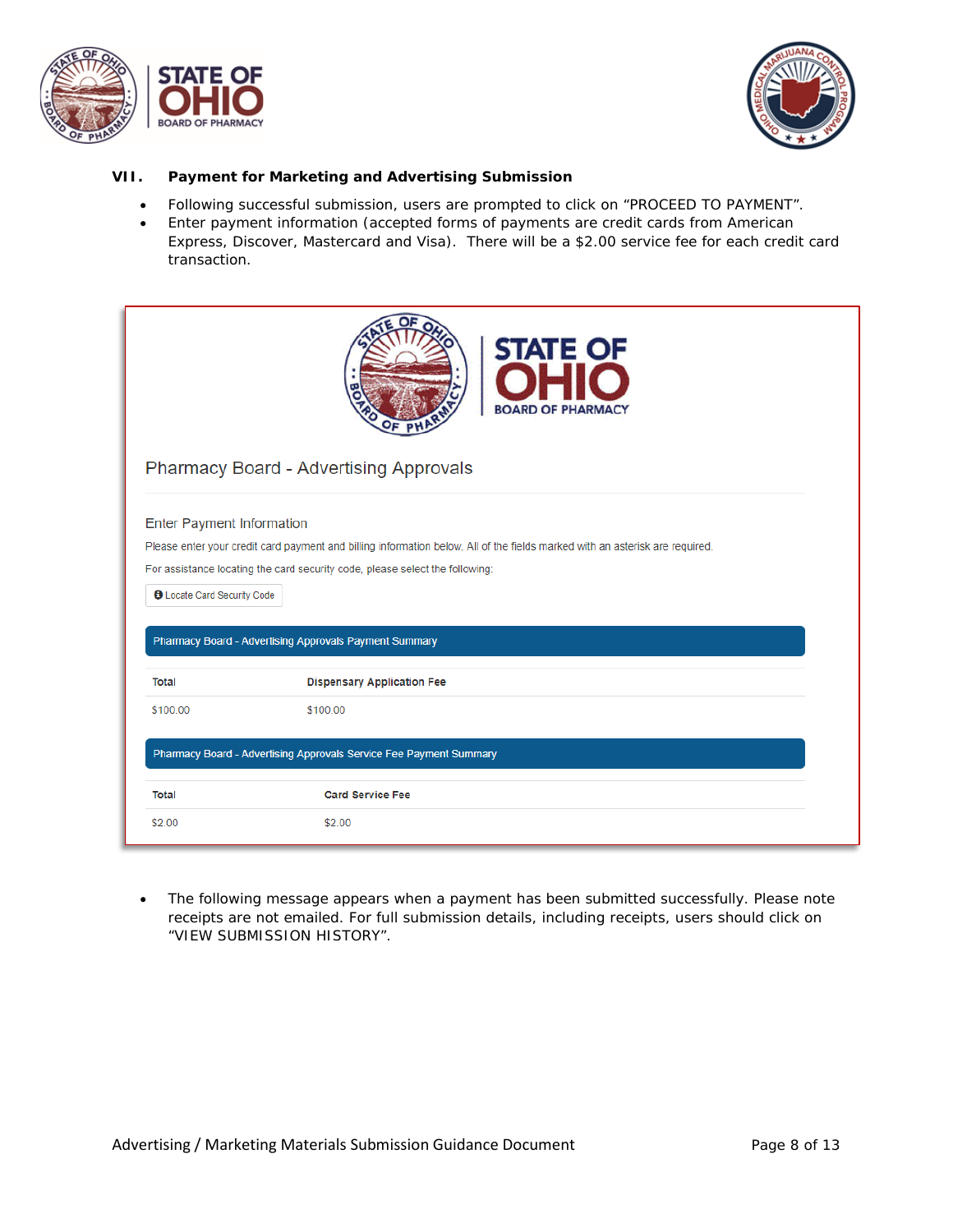



#### Your payment for advertising approval has been received.

To view the payment details close this window and go to the "View Submission History" section and then view your submission.

**CLOSE WINDOW** 

## MEDICAL MARIJUANA DISPENSARY ACCOUNT

My Account **Submissions** Sign Out

NEW SUBMISSION INFORMATION Sample Business #1 Select license(s) for which this submission will

apply to Sample Business #2 Vote

Q VIEW SUBMISSION HISTORY

### • Click on "View" to see full submission details, including receipts.

|                         |                        | <b>SUBMISSION HISTORY</b>     |             |            |
|-------------------------|------------------------|-------------------------------|-------------|------------|
| Date Created Created By |                        | <b>Submission Type Status</b> |             | License(s) |
| View 07/24/2018         | someone@dispensary.com | Advertisement                 | Remediation | MMD.04002  |
| View 07/22/2018         | someone@dispensary.com | Advertisement                 | In Review   | MMD.04004  |
| View 07/18/2018         | someone@dispensary.com | Advertisement                 | Compliant   | MMD.04003  |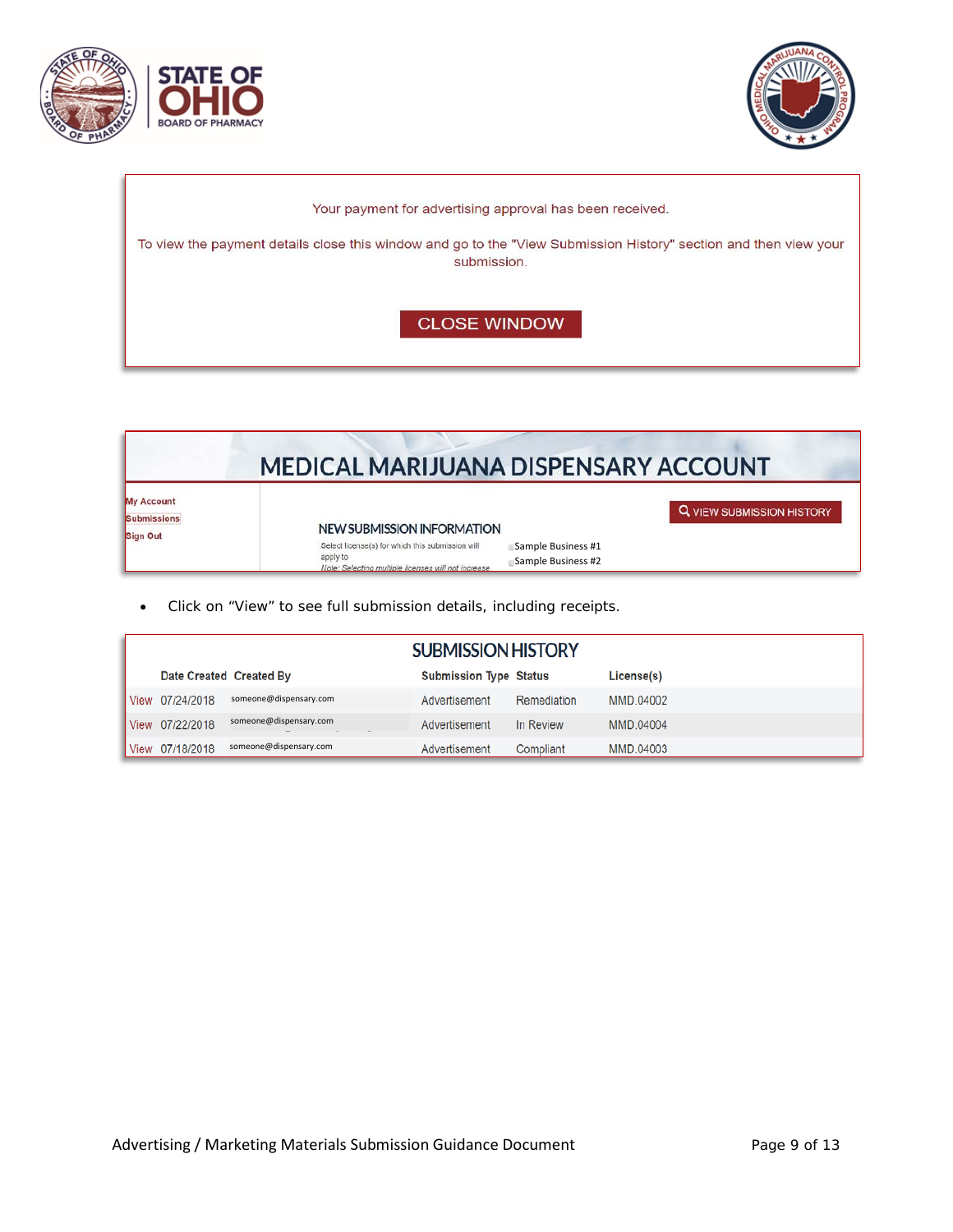



| <b>PAYMENT INFORMATION</b> |                           |                   |              |
|----------------------------|---------------------------|-------------------|--------------|
| Amount                     | 100.00                    |                   |              |
| <b>AmountLine1Name</b>     | Advertising/Marketing Fee |                   |              |
| <b>AmountLine1Value</b>    | 100.00                    |                   |              |
| AmountLine2Value           | 0.00                      |                   |              |
| <b>Status</b>              | Authorized                |                   |              |
| <b>DateAuthorized</b>      | 7/26/2018 9:55:11 AM      |                   |              |
| <b>BillingAddressLine1</b> | 77 S. High St.            |                   |              |
| <b>BillingCity</b>         | Columbus                  |                   |              |
| <b>BillingEmail</b>        | someone@dispensary.com    |                   |              |
| <b>BillingFirstName</b>    | John                      |                   |              |
| <b>BillingLastName</b>     | Doe                       |                   |              |
| <b>Billing State</b>       | OH                        |                   |              |
| <b>BillingEmailReceipt</b> | False                     |                   |              |
| <b>BillingZip</b>          | 43215                     |                   |              |
| <b>BillingPhoneNumber</b>  | 6142134567                |                   |              |
| <b>CreditCardNumber</b>    | 1111                      |                   |              |
| CreditCardType             | Visa                      |                   |              |
| PaymentType                | Credit                    |                   |              |
| <b>CardServiceFee</b>      | 2.00                      |                   |              |
| <b>CardServiceFeeDesc</b>  | Card Service Fee          |                   |              |
| <b>TotalAmount</b>         | 102                       |                   |              |
|                            | DOWNLOAD DOCUMENT         | <b>PRINT PAGE</b> | CLOSE WINDOW |

- After successful payment, the status of the submission changes to "In Review". Submissions cannot be changed while in a status of "In Review".
- After advertising / marketing materials are submitted, the Board will review and make a determination as to whether the submission is compliant or needs remediation. After a determination has been made, an automated email will be generated to all users associated with the submission providing a review status update (e.g. Compliant, Remediation).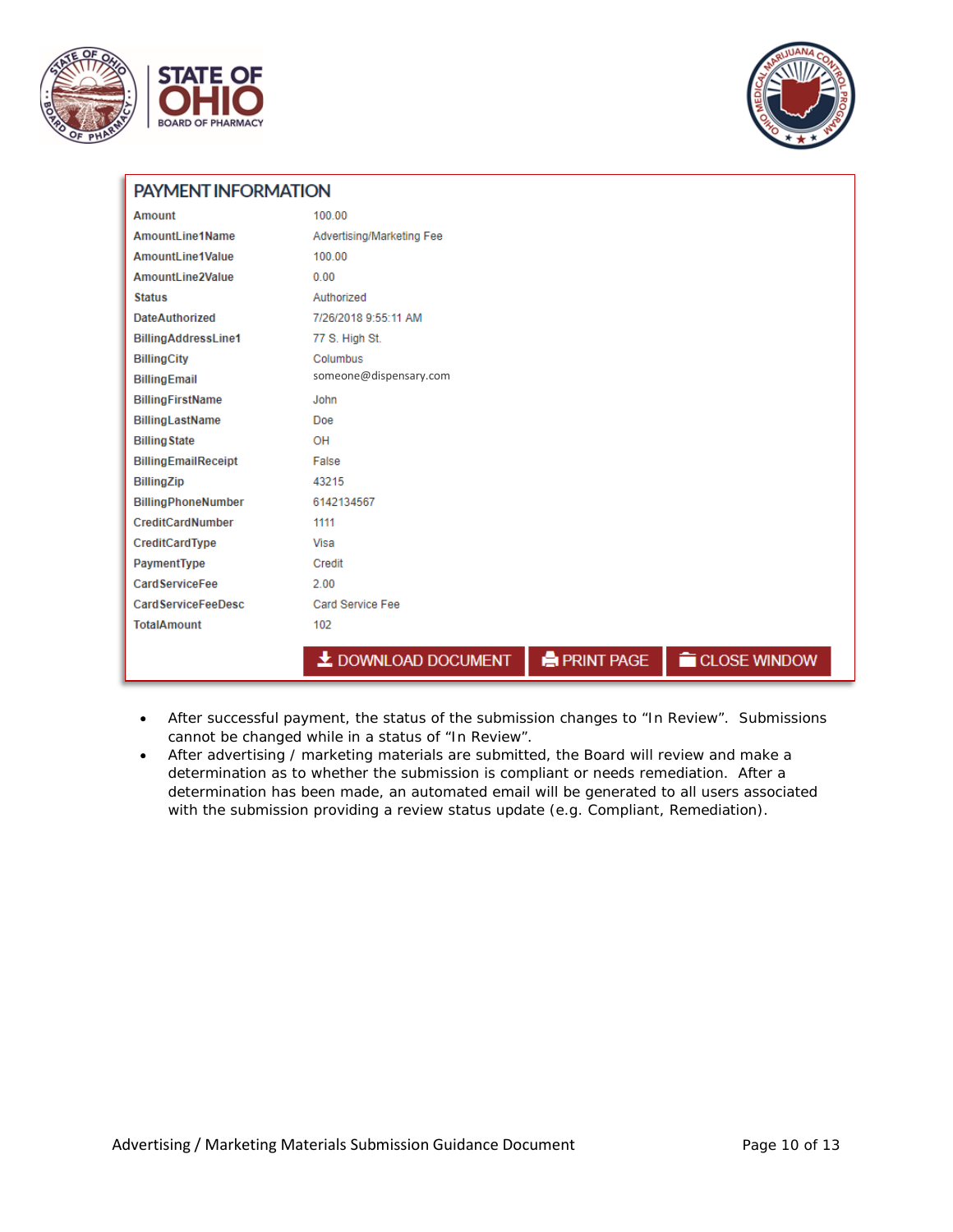



#### <span id="page-12-0"></span>**VIII. Remediating and Uploading Revised Advertising / Marketing Materials for Review**

- If a submission has been returned for remediation, users will receive an email with guidance on how to remediate.
- Upon Log In to the portal and navigating to the "Submissions" link, click on "VIEW SUBMISSION HISTORY" to see submissions in need of remediation.

| <b>SUBMISSION HISTORY</b> |                                  |                               |             |            |
|---------------------------|----------------------------------|-------------------------------|-------------|------------|
| Date Created Created By   |                                  | <b>Submission Type Status</b> |             | License(s) |
| View 07/24/2018           | someone@dispensary.com           | Advertisement                 | Remediation | MMD.04002  |
| View 07/22/2018           | someone@dispensary.com           | Advertisement                 | In Review   | MMD.04004  |
| View 07/18/2018           | someone@dispensary.com<br>$\sim$ | Advertisement                 | Compliant   | MMD.04003  |

• Click on the "View" link to see details on remediation including an explanation of why the submission is not compliant with Rule [3796:6-3-24.](http://codes.ohio.gov/oac/3796:6-3-24)

| <b>REMEDIATE DOCUMENT</b>                |                                                                  |  |  |
|------------------------------------------|------------------------------------------------------------------|--|--|
| <b>SUBMISSION DETAILS</b>                |                                                                  |  |  |
| <b>Document Identification Number 32</b> |                                                                  |  |  |
| <b>Created By</b>                        | someone@dispensary.com                                           |  |  |
| <b>Date Created</b>                      | 07/26/2018                                                       |  |  |
| <b>Submission Type</b>                   | Advertising, Marketing and Signage                               |  |  |
| <b>Status</b>                            | Remediation                                                      |  |  |
| <b>Review Category</b>                   | Includes cartoon character or other character that targets youth |  |  |
| <b>Review Comments</b>                   | Buddy is not alllowable                                          |  |  |
| <b>File Name</b>                         | IBM.pdf                                                          |  |  |
| License(s)                               | MMD.04005, MMD.04006                                             |  |  |
| <b>Advertisement Distribution</b>        | <b>Dispensary Webpage</b>                                        |  |  |
| <b>Advertisement Visiblity</b>           | <b>Public</b>                                                    |  |  |
| <b>Advertisement Frequency</b>           | Over the next 6 months                                           |  |  |

• Attach the remediated advertising / marketing materials.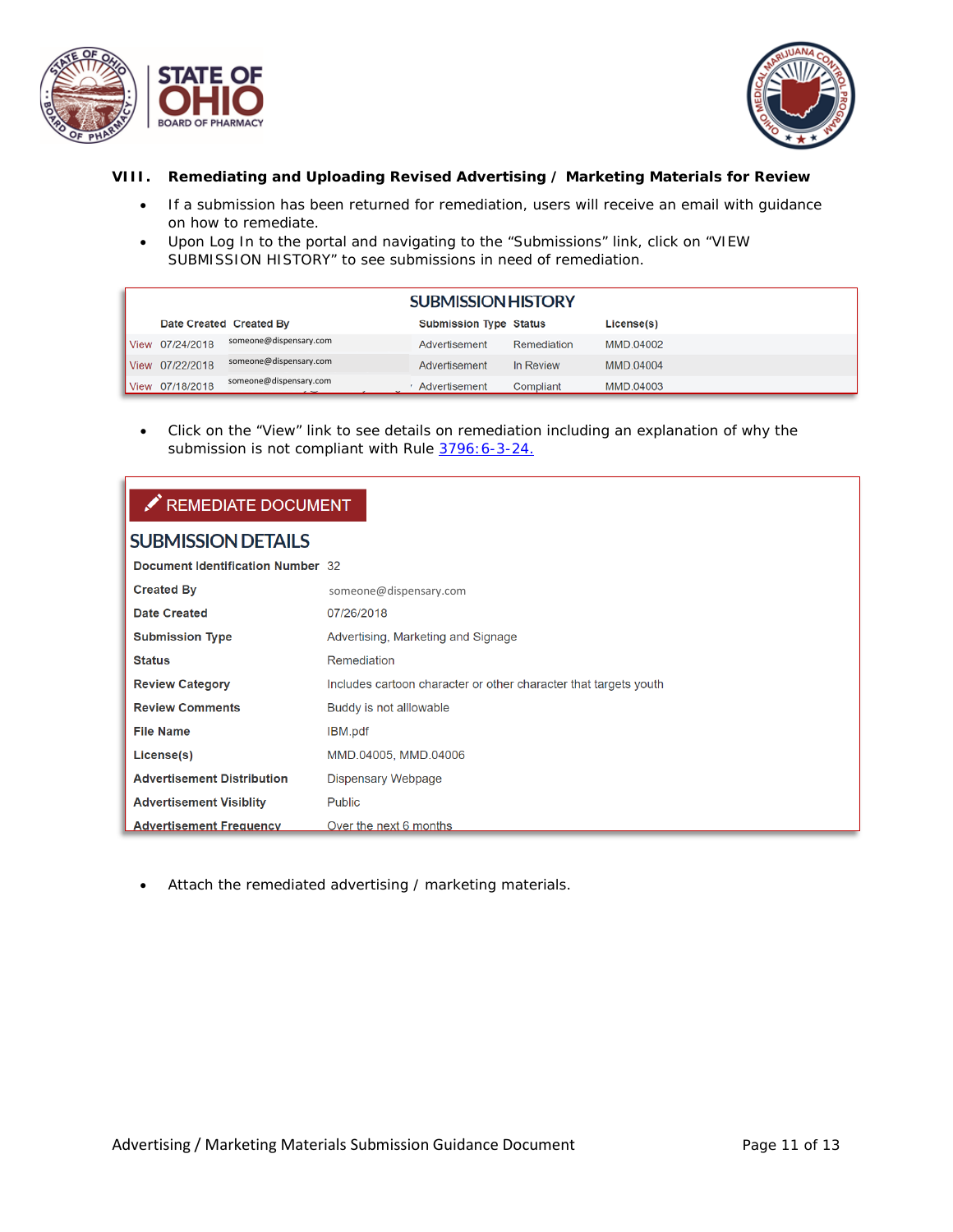





• After remediated advertising / marketing materials are submitted, the Board will review and make a determination as to whether the submission is compliant or needs further remediation. After a determination has been made, an automated email will be generated to all users associated with the submission providing a review status update (e.g. Compliant, Remediation).